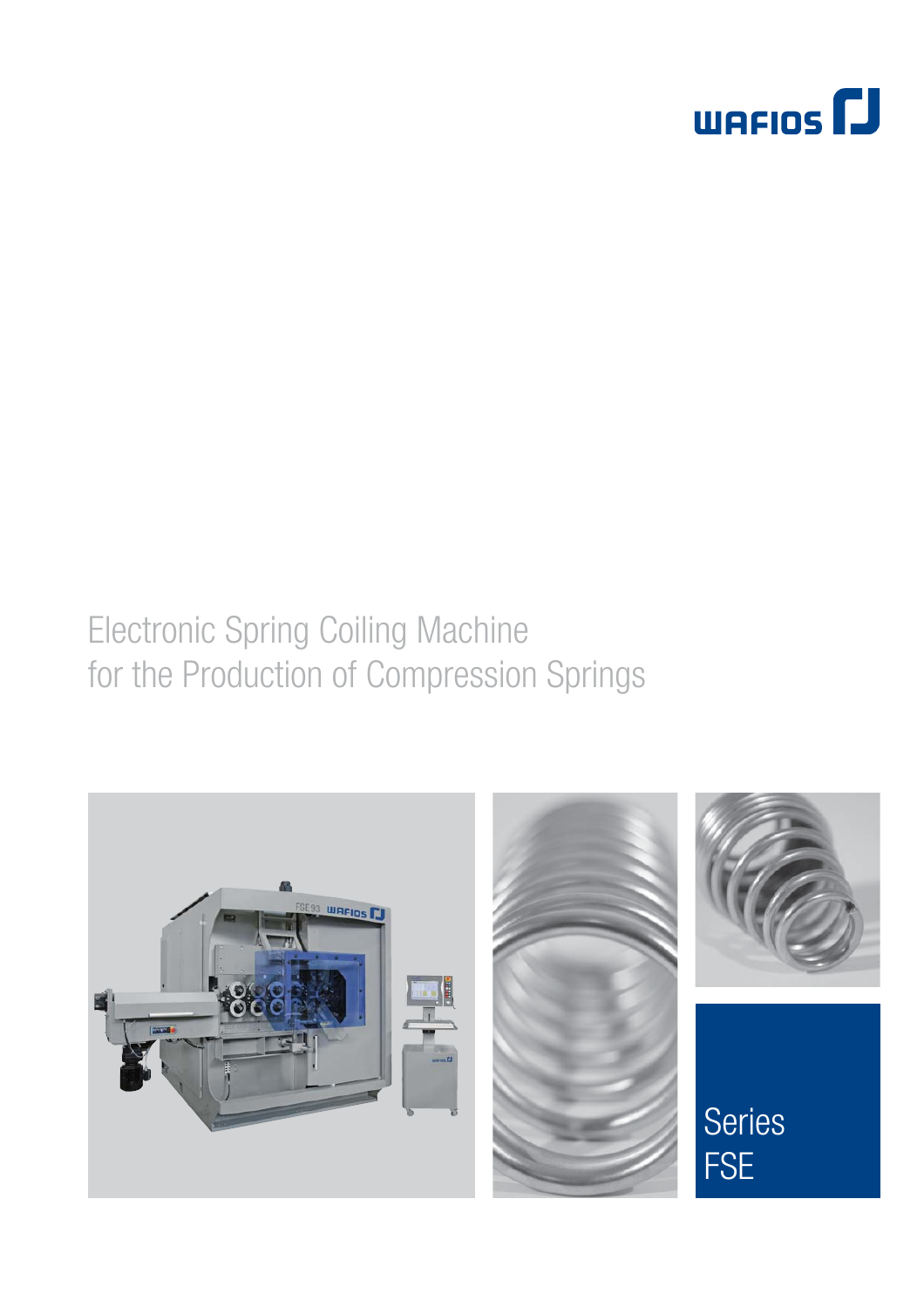### Series FSE

Tool room FSE



DIN spring, simplified input using the FSE programming system



### Design Features

Machine Structure

- Clear machine structure
- State-of-the-art machine drive with 6 8 CNC axes
- **Powerful wire feed**
- Rigid 2-finger coiling unit for minimum production tolerances
- Robust cutting unit for straight cut and torsion cut
- High production output
- **Simple maintenance and repairs**
- PTP Coiling finger for FSE 15, 93 and 143

Short Tool Change and Setup Time

- **Easy tool access**
- Fast changeover from left- to right-handed coils
- $\blacksquare$  Intuitive machine controls with touch screen control panel

### **Software**

- User-friendly and easy-to-learn operating software
- Simplified spring input for shortest setup times SPC evaluation enables verification of a zero reject rate
- $\blacksquare$  in production
- Capacitative spring length measuring device
- Optional measuring camera

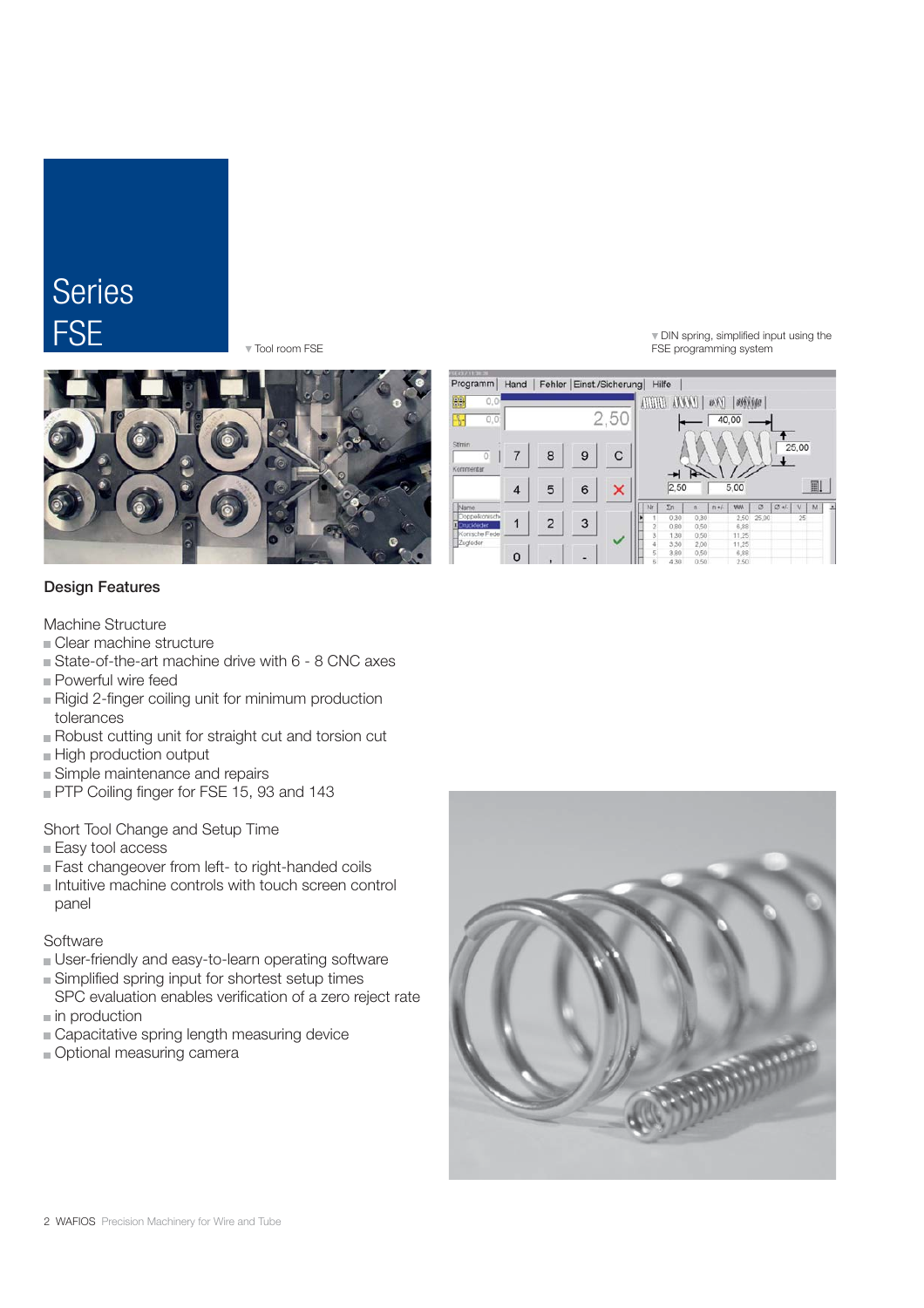# Quality, Reliability and Efficiency – WAFIOS FSE Spring Coiling Machines

### Redefining Productivity

Designed for the production of compression springs, the WAFIOS FSE range offers a cost-optimiszed solution for manufacturing all standard types of compression springs, and has so far provided a reliable and tried-and-tested service to hundreds of satisfied customers all around the world.

The reliability of the machines ensures smooth and troublefree production – not only because any standstill time is reduced to a minimum, but also thanks to the high repetition accuracy which delivers perfect production results time after time.

With easy setup and straightforward handling, tool change and setup time is minimized and machine availability is increased to its full potential.

### **Quality**

For more than 100 years the name WAFIOS has stood for the highest in terms of quality expectations, safety standards and technical innovation in German manufacturing systems engineering.

#### **Reliability**

Strict quality controls, state-of-the-art production systems and many years of experience guarantee that your investment is in safe hands. Our global service network ensures high availability of WAFIOS machinery.

### **Efficiency**

High production output and a long service life will save money and shorten the amortization time of your investment.





**Torsion cut** Torsion cut a User interface for the SPC evaluation

Left-handed coils, FSE series